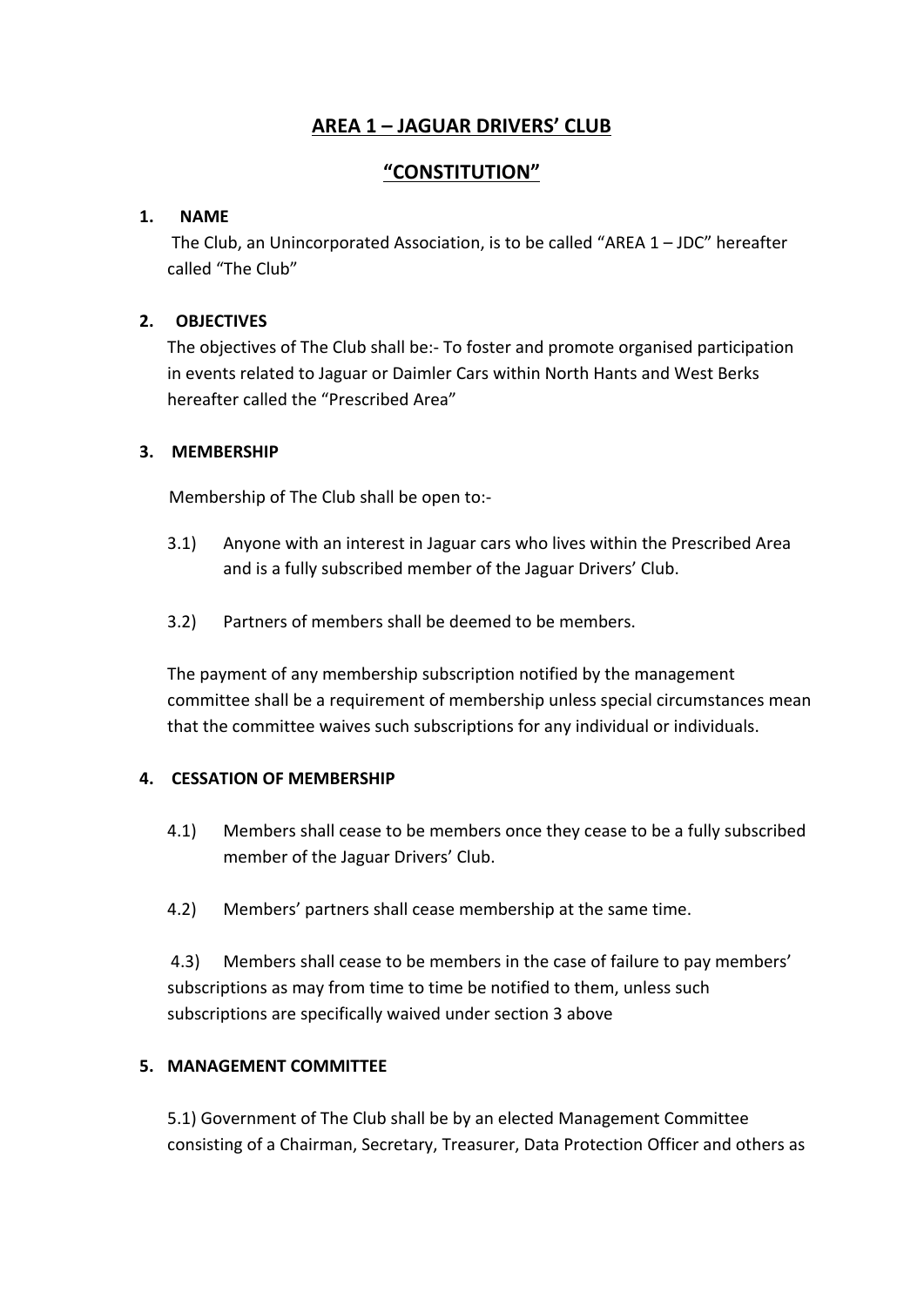required to a maximum of 9 persons; these roles may overlap. These officers shall have full voting rights. The Chairman has one vote and the casting vote if necessary.

5.2) The Management Committee shall be empowered to appoint other post holders as required and to form sub-committees.

5.3) The duties of the Management Committee shall be:

- a) To administer the rules of The Club;
- b) To consider all applications for membership;
- c) To collect all appropriate fees;
- d) To deal with all claims, reports and disputes submitted by members;
- e) To call a general meeting whenever it is desired;
- f) To agree and organise all events to be offered to members of The Club;
- g) To endeavour to generate new members for both The Club and the jaguar Drivers' Club;
- h) To deal with all matters that arise, and in all matters the decision of the Management Committee is final.

5.4) At least three members plus the Chairman (or person appointed by the Chairman to chair in his absence) shall be in attendance to form a quorum for a Management Committee meeting.

5.5) The Management Committee shall meet quarterly and as necessary at other times.

### **6. OFFICERS' DUTIES**

### **CHAIR**

- a) Provide leadership to the team on all aspects of The Club including events and social activities;
- b) Manage the efficient running of meetings (including AGM's);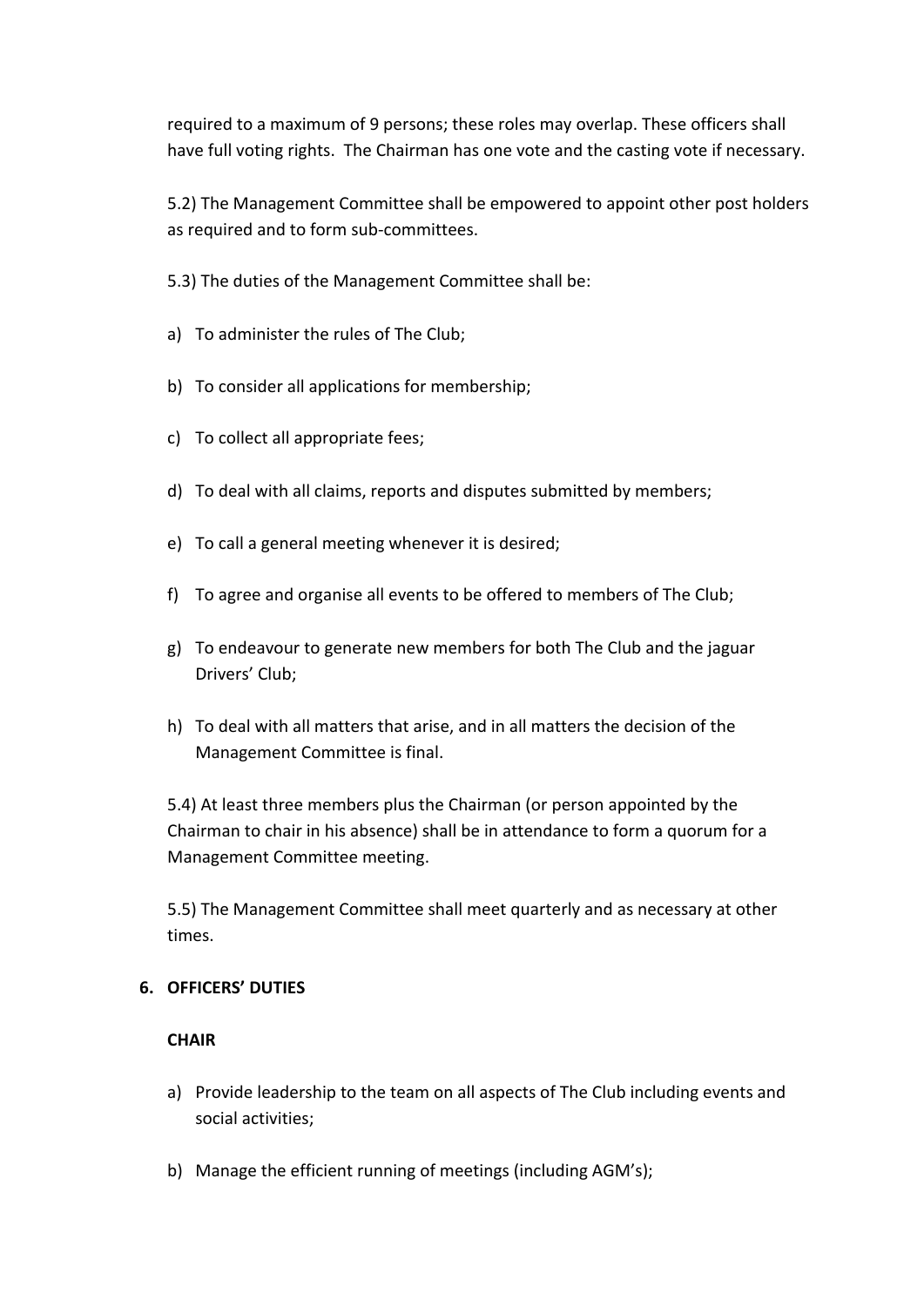- c) Confirm agenda items and approve minutes in conjunction with the secretary;
- d) Act as a point of contact for The Club;
- e) Answer day to day Club correspondence in liaison with the Secretary;
- f) Prepare the annual general report with the support of the club Secretary and Treasurer.

## **SECRETARY**

- a) Convene and attend all meetings;
- b) Conduct the correspondence of The Club in liaison with the Chair. This will include communication with the Board and Officials of the Jaguar Drivers' Club, provision of reports and articles to the same, and the provision of information to The Club's members;
- c) To act at all times under the direction of the Management Committee;

When retiring from office, all books and documents belonging to the Club which may be in the possession of the Secretary shall be handed over to the Club Chair.

### **TREASURER**

- a) To receive all monies belonging to The Club from whatever source derived;
- b) To bank all monies in the name of The Club;
- c) To pay all accounts of The Club as directed by the Management Committee;
- d) Keep a full account of all The Club's monies;
- e) Cheques for withdrawal of money from the bank shall be signed by the Treasurer and one other officer as appointed by the Management Committee;

When retiring from office, all books (duly audited), all documents and monies belonging to The Club which may be in the possession of the Treasurer shall be handed over to the Club Chair.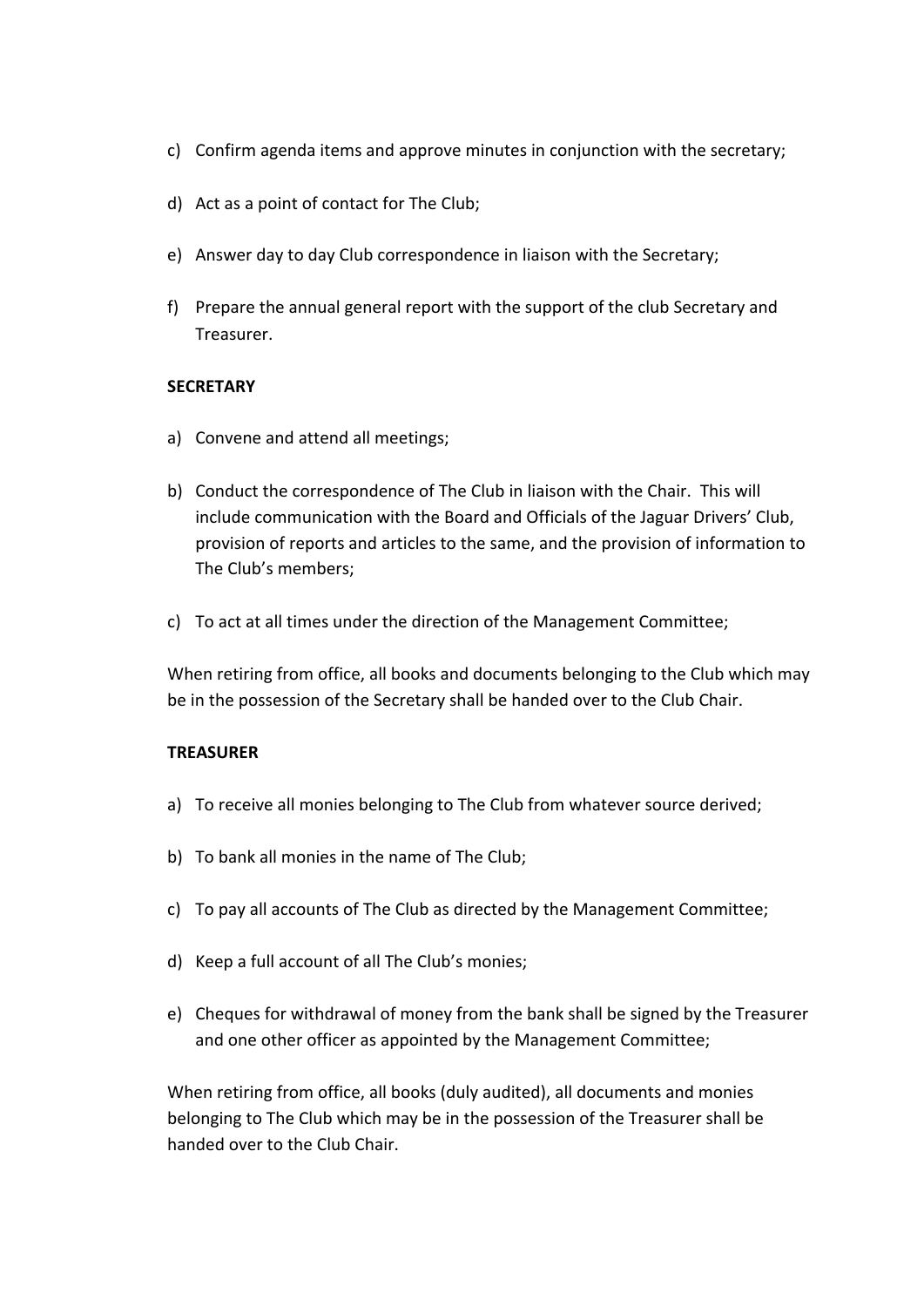## **DATA PROTECTION OFFICER**

- a) To ensure The Club complies with the rules of the Jaguar Drivers' Club regarding data protection;
- b) To receive and hold information regarding names, addresses and email addresses of members of the Jaguar Drivers' Club who reside within the Prescribed Area
- c) To hold names, addresses and email addresses, together with any other information supplied from time to time, of members of The Club;
- d) To circulate information to Club members regarding services offered by The Club, to circulate any newsletter supplied by the Club and to confirm any financial arrangement made in connection with supplying such services.

When retiring from office, all information held must only be transferred to the new Data Protection Officer once that person has registered with Head Office using the appropriate form.

## **7. FINANCE**

7.1) The Financial year of The Club shall end on the  $31<sup>st</sup>$  December.

7.2) The funds of The Club shall be lodged with a Bank, Building Society or other recognised Financial establishment and all cheques, drafts, etc. drawn on the account shall be signed by two signatories, normally the Treasurer and one other person nominated by the Management Committee.

7.3) Annual subscriptions and registration fees as determined by the Management Committee shall be levied on individual Club members sufficient to meet the annual running costs of the Club and to provide a working float.

7.4) The Management Committee shall be responsible for ensuring that true and sufficient accounts of The Club's financial transactions and capital resources are kept by, or under the supervision of, the Treasurer.

7.5) The said accounts shall be prepared in the form of a balance sheet and income and expenditure account, or in such other form as may be directed or approved by the Management Committee.

### **8. DATA PROTECTION**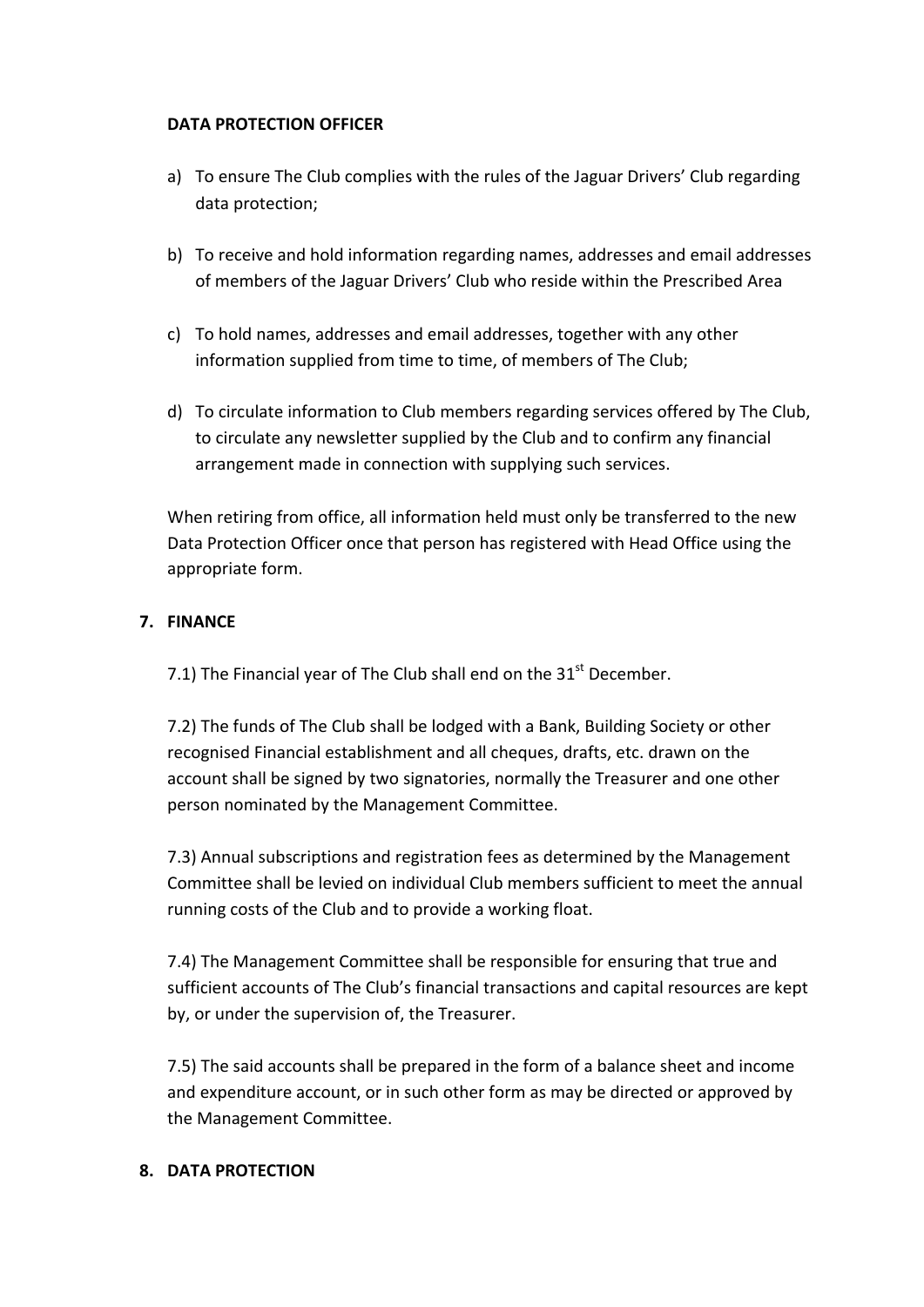8.1) Under the rules of GDPR (General Data Protection Regulation), for The Club to have access to statutory information about their members supplied by the Jaguar Drivers' Club then that information must be strictly controlled by a nominated Data Protection Officer.

8.2) The document "The Jaguar Drivers' Club GDPR guidelines for Areas and Registers" should be followed whenever members' information is used.

# **9. ANNUAL GENERAL MEETING**

9.1) An Annual General Meeting shall be held at a date fixed by the Management Committee.

9.2) At least twenty one days notice shall be given to each member before the Annual general Meeting, accompanied by a copy of the agenda and accounts of The Club for the last year.

9.3) All officials of The Club shall be appointed at the Annual General Meeting and if not present shall have given consent to nomination in writing or by email.

9.4) All resolutions, proposed and seconded, for the Annual General Meeting should be submitted to the Secretary at least ten days before the meeting.

9.5) Properly proposed and seconded motions at the meeting will be accepted at the discretion of the Chair.

9.6) At least one fifth of all Club members shall from a quorum for a General Meeting.

## **10. AFFILIATION**

The Club shall be affiliated to the Jaguar Drivers' Club and such other bodies as the Management Committee may from time to time deem necessary.

## **11. ALTERATION OF CONSTITUTION**

The constitution of The Club shall not be altered except at the Annual General Meeting or at a Special General Meeting convened for such a purpose. Any alteration or amendment must be approved by at least one fifth of The Club's members, and present at the meeting. This rule may be suspended, only for the purpose of